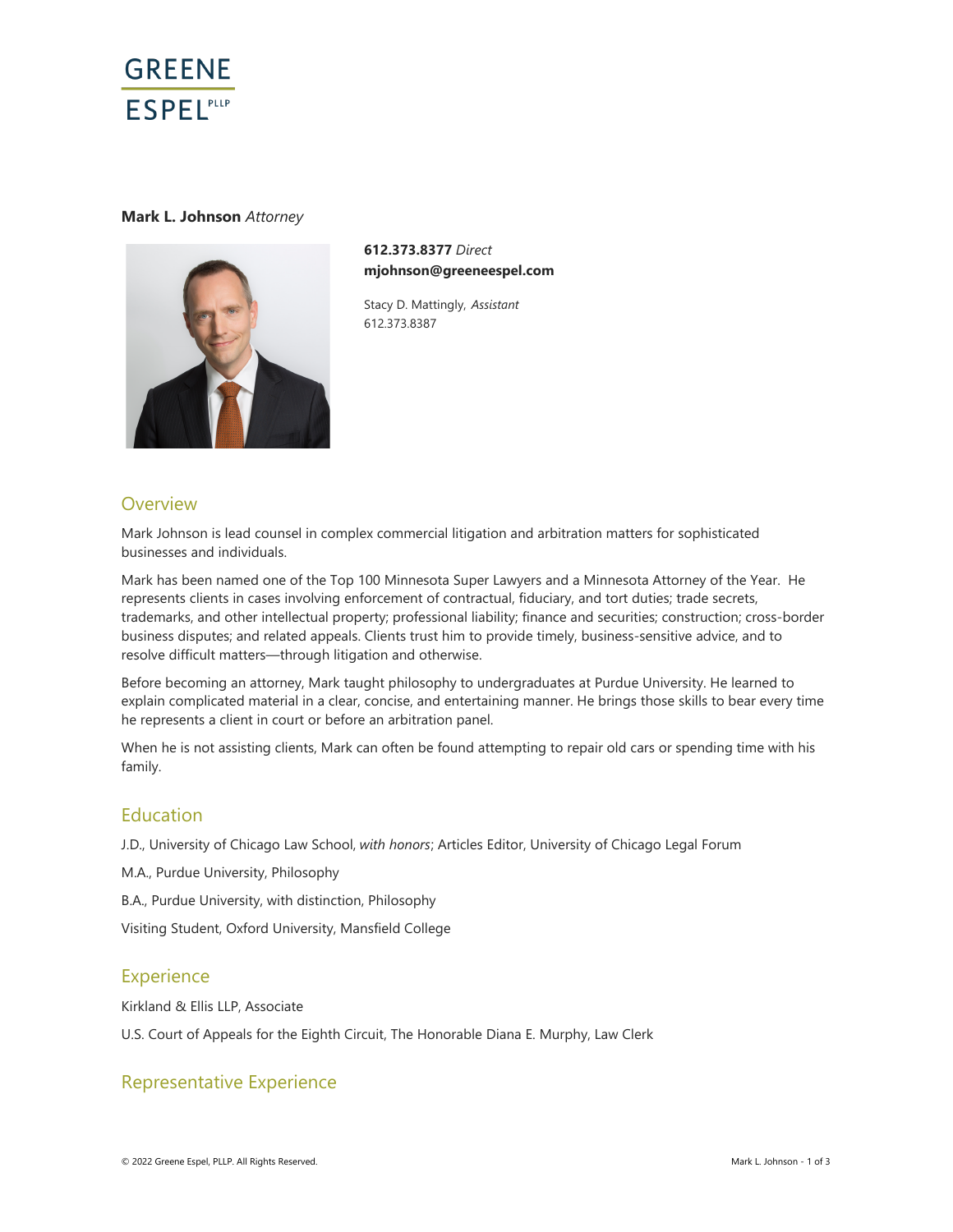

#### **Vendor and Customer Disputes**

Mark regularly represents businesses in disputes with vendors and customers. For example, he helped a Fortune 100 Company in litigation against a German supplier of defective printed circuit boards, achieving a favorable settlement at the close of fact and expert discovery. Mark also represented a major manufacturer when a former customer sued for \$22 million claiming an implied contract to create custom security equipment and related software. There, the federal court granted summary judgment on the plaintiff's claims and awarded our client \$1.6 million on a counterclaim.

#### **Trade Secrets, Non-Competition, and Non-Solicitation Disputes**

Mark regularly represents clients in matters seeking to protect clients' intellectual property rights, customer and vendor relationships, and its rights under various commercial contracts. He has sought and obtained preliminary injunctive relief requiring the return or destruction of confidential information by departing employees and agents.

#### **Shareholder Litigation**

Mark regularly represents shareholders in closely-held companies in disputes involving alleged breach of fiduciary duties, waste of company assets, and enforcement of buy-sell agreements. Mark also represents publicly held corporations in shareholder class actions challenging significant mergers and acquisitions, including Golden Gate Capital Corporation in defense its acquisition of Lawson Software for \$2 billion, and Baxter International Inc. in its acquisition of Synovis Life Technologies, Inc. for \$325 million.

#### **Construction and Design Disputes**

Mark has represented owners, builders, and design professionals in disputes over alleged construction defects, construction warranties, mechanics liens, and damage done to neighboring properties by in the course of construction and excavation. Mark regularly advises architects on their rights and obligations under AIA and other design contracts. He obtained dismissal for an architect who designed a prison facility in a suit alleging that faulty construction enabled one prisoner to kill another. And he represented the owner of an historic apartment building damaged beyond repair by excavation and construction activities on a neighboring parcel.

### Admissions

- U.S. Courts of Appeals for the Third, Fifth, and Eighth Circuits
- U.S. District Court for the District of Minnesota
- U.S. District Court for the Northern District of Illinois
- State Bar of Minnesota
- State Bar of Illinois

## Professional & Community Affiliations

### **PROFESSIONAL AFFILIATION**

• Federal Bar Association

#### **COMMUNITY INVOLVEMENT**

- Advocates for Human Rights, Volunteer Attorney
- Minneapolis Rowing Club